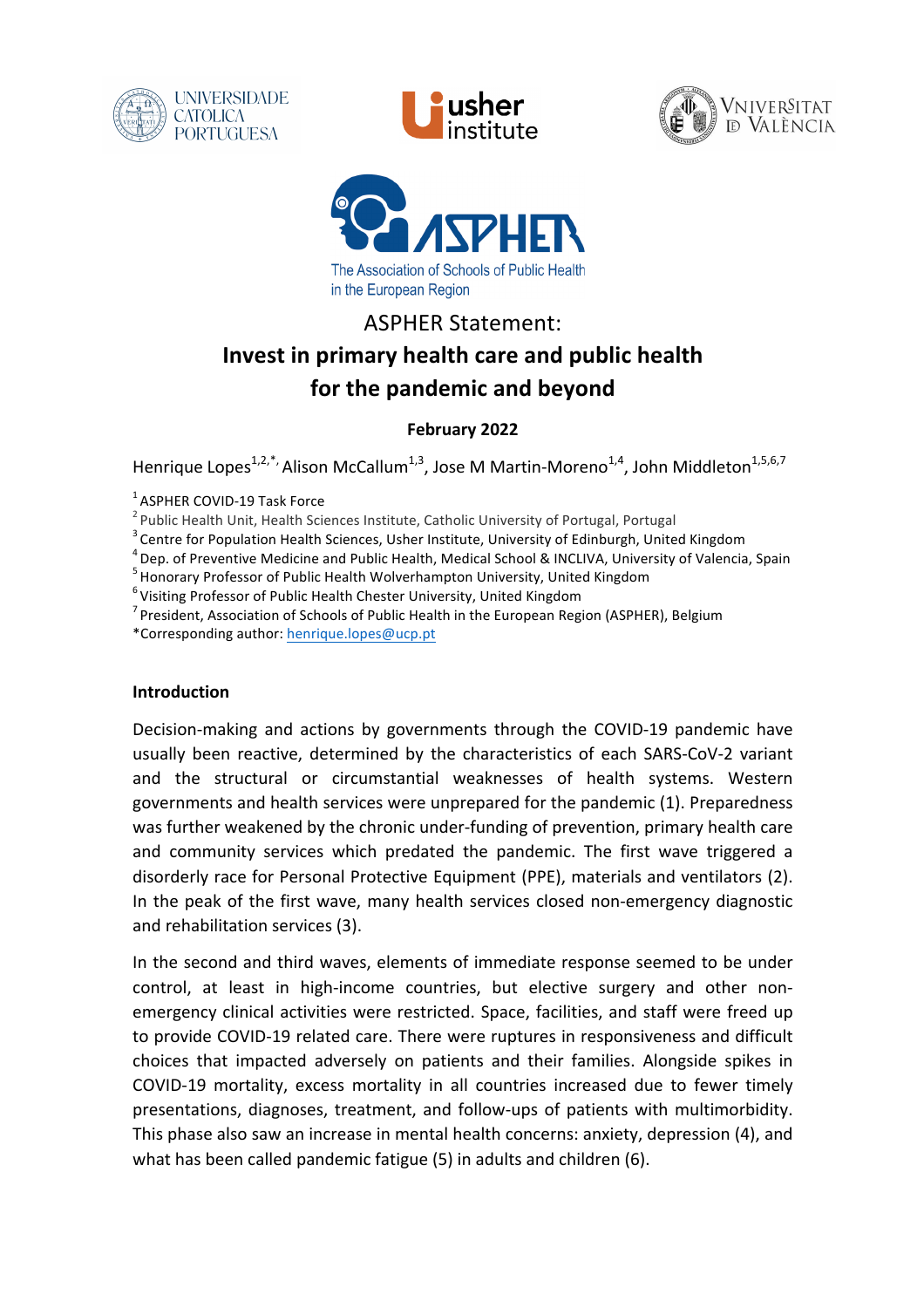#### The developing recognition of primary care through the pandemic

Mass vaccination in 2021 in many countries (7) encouraged proactive involvement of all sectors, especially primary care, community services and the third sector. This led to the decrease in mortality seen by mid 2021. The gap in access to vaccines became massive between high- and low-income countries (8). Within rich countries, there were inequalities between and within communities, between vaccinated and unvaccinated. Serious illness and hospitalisation became predominantly the outcomes for the unvaccinated (9). There were structural and practical barriers to vaccination, but also differences in beliefs, gaps in health literacy and suspicion of authority. These problems could only be addressed and overcome by community organisations sensitive to local needs and beliefs, alongside trusted primary care professionals.

# The central role of primary care in vaccination programmes

The advent of vaccines brought a reduction in acute work for hospitals and emergency services, and an opportunity to increase elective cases again (10), but with substantial waiting lists and times for many routine procedures (11). COVID vaccination required huge commitment from primary care and reduced capacity to provide other services in many countries (12).

The relative protection provided by the vaccines led Governments to relax restrictions on people's behaviour, generating increased social interactions that increased the likelihood of contagion, so that the number of cases, and even deaths, did not fall as quickly as anticipated. Governments have failed to follow 'Vaccine-plus' (13) or 'Do-it-All' (14) approaches using all the preventive measures available.

# **Omicron requires strengthened primary and community services**

The Omicron variant has caused huge social and workplace disruption through its increased transmissibility. Omicron also shows reduced risk of severe illness in fully vaccinated individuals (15, 16). These manifestations have prompted many scientific voices to advise rethinking the hospital-centric model that has predominated until now. However, many health systems remain focussed on reactive, primarily specialised, hospital-centred responses, with the daily announcement of new cases, hospitalisation rates, COVID-19 patient beds in hospital and specifically intensive care units and, once again, the planned postponement of potentially elective clinical procedures.

The appropriate response to this phase of the pandemic should be significant investment in primary care, practical interventions in local communities and upstream, preventive action. The hospital response is the third line of defence, not the first. The first line of defence should be addressing the inequities in health, education, income and working conditions that are the main drivers of exposure to COVID-19 and the source of the barriers to immunisation. Coupled with enhanced personal support to address specific concerns it would be possible to lower vaccination hesitancy and obtain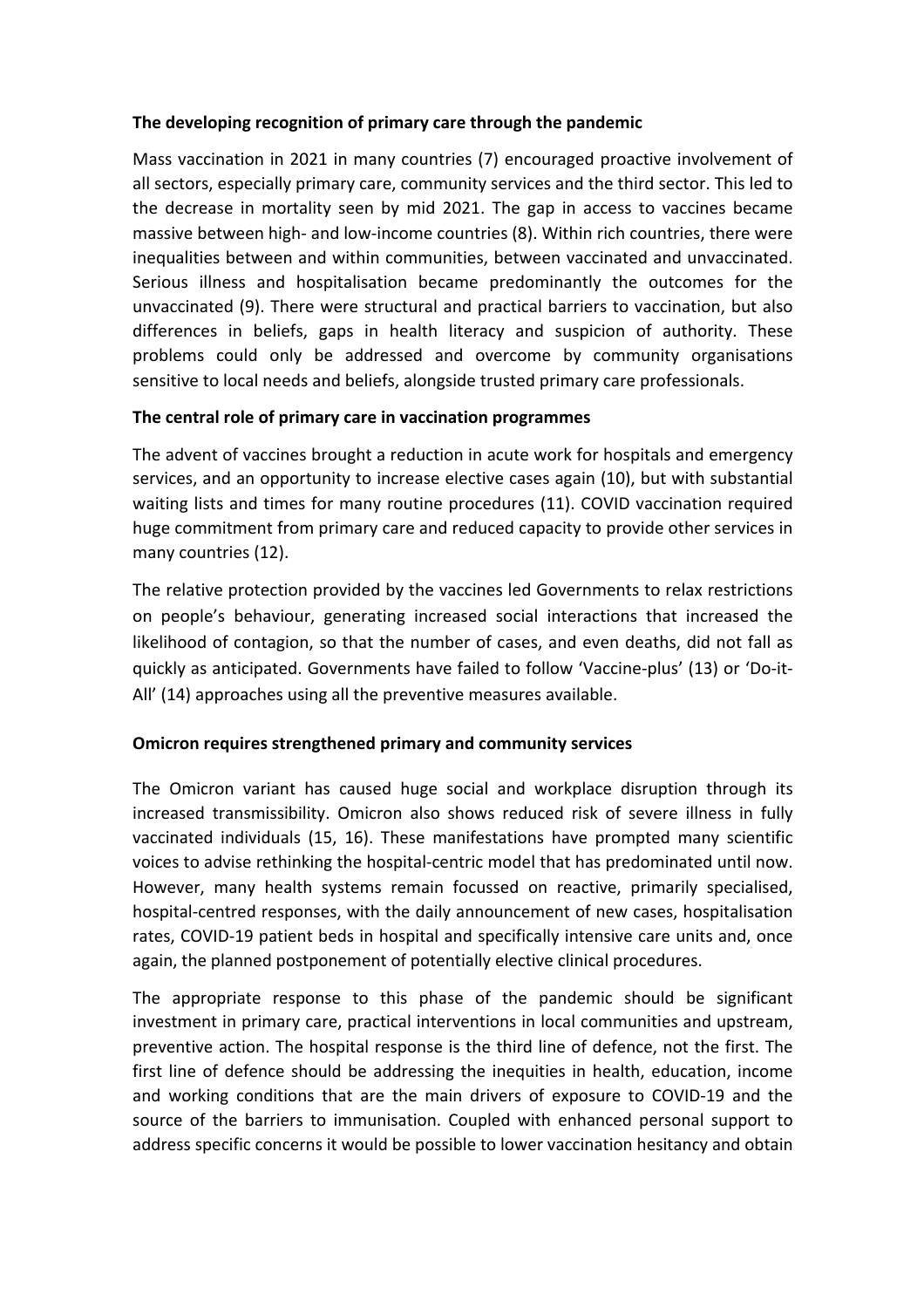better coverage, reducing infections. People who are fully vaccinated tend to have milder infections, and with appropriate support can remain at home as they recover.

The avalanche of patients with less severe COVID-19 disease, is shifting care progressively from hospitals to primary health care (PHC), without the plans being put in place to strengthen investment and reallocate staffing that happened in hospitals during the first wave. There has been some improved effort and investment in PHC in virtually all European countries, for example in digitization of services, telephone advice lines, video consultation, COVID primary care hubs, and community testing, among others (12,17-20). It is essential that PHC is strengthened. As society opens up again while case rates remain high, primary care and community services remain fragile. The immense number of daily cases that Omicron causes require assessment, advice, and intervention from primary care, not hospital services. The Delta and Omicron waves have seen increasing exposure of children and younger adults. The under-developed services of school nursing (21) and occupational health (22) in many countries, need to be reviewed and invested in. Primary care provides upwards of 90% of all health care and is the main source of assessment and support for people with multimorbidity. Primary health care has the potential to mitigate health inequalities (20).

# **Failing to invest in primary health care – Learning from history?**

It is essential to learn from the experiences in countries such as Canada after the huge shock of the original SARS in 2003, which identified the need for better coordination and integration of public health services with health care structures, particularly primary health care (23). Primary care services have also recognised the opportunities for more permanent and beneficial change brought about by the pandemic.

# **Unsustainable and unequal pandemic health care**

The current pandemic response has produced significant amounts of non-recyclable waste (24). We have taken our eye off anti-microbial resistance, a major killer (25). We fail to protect the world with equitable vaccine delivery (26). As we strengthen primary care, public and community health, we must build approaches that are more sustainable, less wasteful and give due attention to the protection of local and global eco-system and environment, in accordance with the 'One Health' philosophy (27).

The Association of Schools of Public Health in the European Region (ASPHER) believes therefore, that local and national governments and health administrations should:

- 1. Understand and act on the principle that preparedness and response begins with communities, public health, and primary care services.
- 2. Assume a multi-disciplinary approach in the creation and dissemination of new knowledge and understanding to responding to the challenges posed by the pandemic: prevention, awareness, diagnosis, treatment, and recovery. Health and science literacy, modern tools and forms of communication must be within reach of all.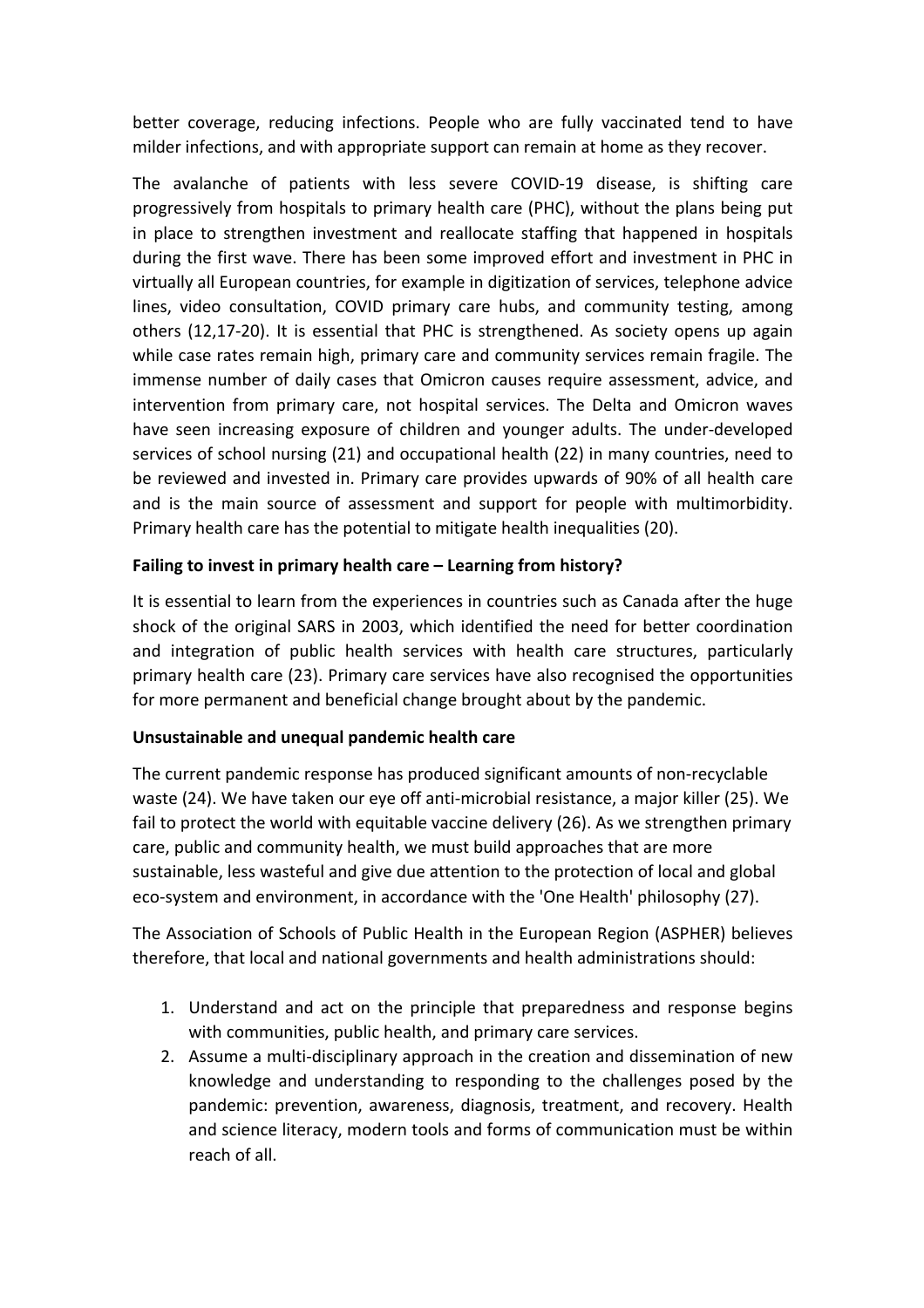- 3. Ensure that the core of COVID-19's approach is coordinated by pivoting investment towards primary care, interconnected with public health services, making it clear that this does not imply that hospitals withdraw from providing the care that is needed.
- 4. Sustainably strengthen primary health care with the necessary human, financial and technological means, with the level of investment reflecting the level of community need.
- 5. Invest in universal community and homecare services to reduce the workload in hospitals and in primary care centres themselves.
- 6. Address the need for support for children's health in the community, including school nursing and assure health services are complementary to other primary care.
- 7. Review the availability of occupational health services and seek to grow these to meet health care needs of the workforce.
- 8. Invest in community development and community voluntary services which can support preventive efforts to tackle inequalities, support vulnerable people and address needs caused by the pandemic
- 9. Create new plans for strengthening primary care, to safeguard support for the chronically ill, ensure their better longitudinal and coordinated care and minimise the likelihood of them receiving unconnected or non-integrated hospital services.

In addition, primary and community services should be established and funded to manage the increase in multimorbidity arising as a direct consequence of long-covid and the worsening of pre-existing conditions as an indirect consequence of the pandemic.

10. Build approaches that are more sustainable, less wasteful and give due attention to animal health and the protection of the eco-system and environment, in accordance with the 'One Health' approach.

# **Conclusion**

The end of the pandemic is not determined by the pronouncements of politicians or journalists. We will not be free of the virus, until everyone is free (28). All the interventions we have against the SARS-CoV-2 virus still need to be applied. Careless relaxations of public health measures in rich countries, inadequate support for local public health and primary care and the communities they serve, and failure to support the global delivery of vaccines will keep us all in a state of perpetual Covid. We must invest in local public health and primary care and their communities to get us out of this pandemic and give us better health for the future.

# **Acknowledgments**

We thank Amanda Mason-Jones for helpful references, and the ASPHER COVID-19 Task force for their support and comment.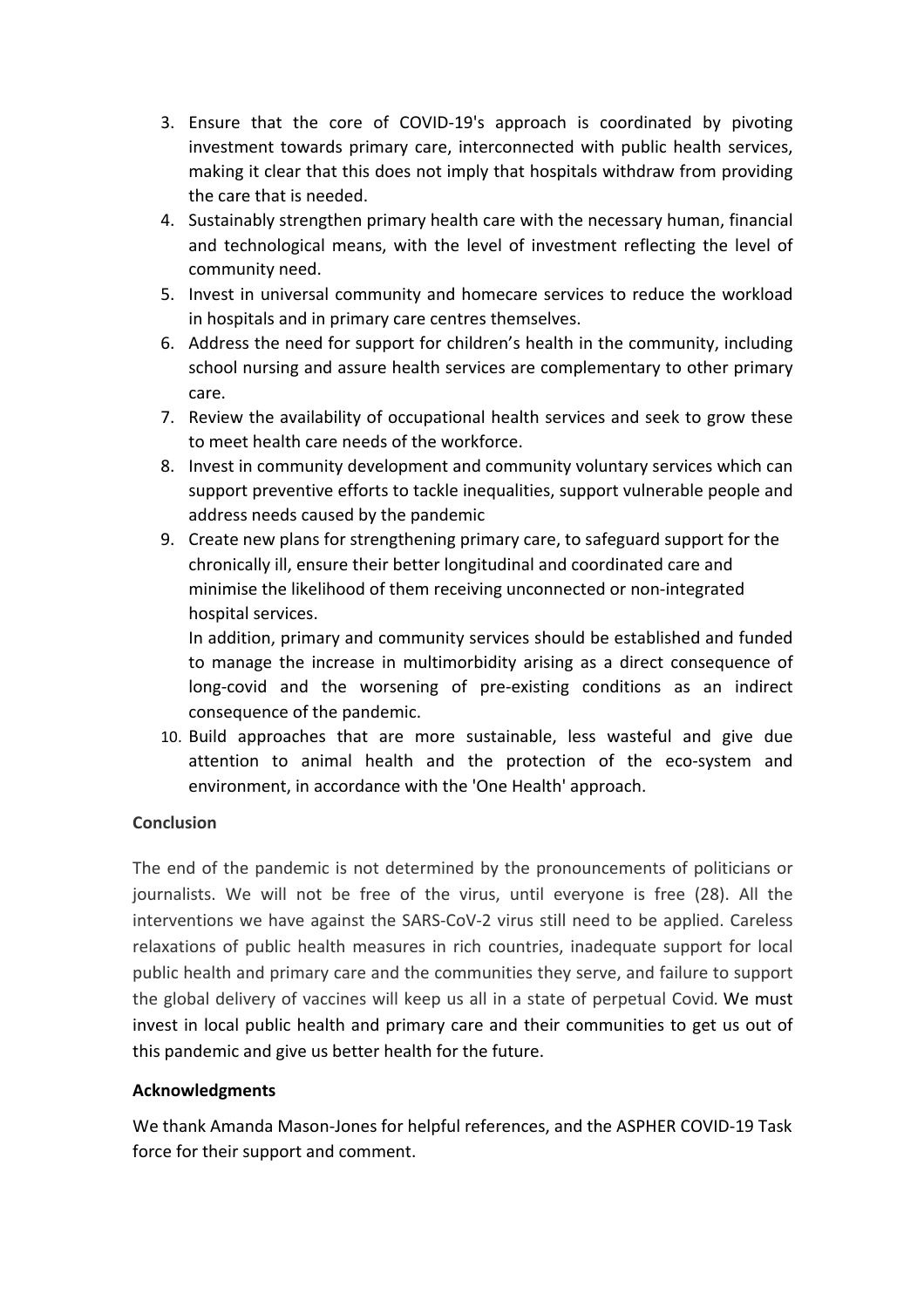#### **References:**

1. Lopes H. Middleton J. What should we ask of a new global treaty for pandemic preparedness? BMJ Opinion, 26th April 2021. Available at: https://blogs.bmj.com/bmj/2021/04/26/what-should-we-ask-ofa-new-global-treaty-for-pandemic-preparedness/

2. Lopes H, Middleton J. ASPHER statement on the strategic use of masks. 2020; Available from: https://www.aspher.org/aspher-statement-masks.html

3. Middleton J, Lopes H, Michelson K, Reid J. Planning for a second wave pandemic of COVID-19 and planning for winter. Int J Public Health (2020). https://doi.org/10.1007/s00038-020-01455-7

4. Necho M, Tsehay M, Birkie M, Biset G, Tadesse E. Prevalence of anxiety, depression, and psychological distress among the general population during the COVID-19 pandemic: A systematic review and metaanalysis. Vol. 67, International Journal of Social Psychiatry. SAGE Publications Ltd; 2021. p. 892-906.

5. Reicher S, Drury J. Pandemic fatigue? How adherence to covid-19 regulations has been misrepresented and why it matters. BMJ 2021; 372 :n137 doi:10.1136/bmj.n137

6. Lopes H, Middleton J, De Guchtenaere A and Hadjipanayis A (2021) COVID-19 and the Use of Masks by Children. Statement From the Association of Schools of Public Health in the European Region and the European Academy of Paediatrics. Front. Pediatr. 9:580150. doi: 10.3389/fped.2021.580150

7. Ritchie H, Mathieu E, Rodés-Guirao L, Appel C, Giattino C, Ortiz-Ospina E, et al. Coronavirus (COVID-19) Vaccinations. OurWorldInData.org. 2020.

8. McCallum A, Brown A, Koivusalo M, Middleton J. Full Statement on the proposal for a waiver of the Trade-Related Aspects of Intellectual Property Rights Agreement (TRIPS agreement) and related vaccine equity issues. Association of Schools of Public Health in the European Region (ASPHER) October 19<sup>th</sup> 2021. Available at: https://www.aspher.org/download/874/aspher\_211019-trips-waiver-vr16-websitefinal.pdf

9. Christie B. Covid-19: Fact check-how many patients in hospital are unvaccinated? BMJ (Clinical research ed) [Internet]. 2022 Jan 4;376:o5. Available from: http://www.ncbi.nlm.nih.gov/pubmed/34983804

10. Thompson MG, Stenehjem E, Grannis S, Ball SW, Naleway AL, Ong TC, et al. Effectiveness of Covid-19 Vaccines in Ambulatory and Inpatient Care Settings. New England Journal of Medicine. 2021 Oct 7;385(15):1355–71

11. Mueller M, Suzuki E, Di Paolantonio G , Hewlett E and James C. The health impact of COVID-19. OECD Health at a glance 2021, chapter 2. Available at: https://www.oecd-ilibrary.org/social-issues-migrationhealth/health-at-a-glance-2021\_ae3016b9-en

12. Mughal F, Mallen CD, McKee M. The impact of COVID-19 on primary care in Europe. *Lancet Reg Health Eur*. 2021;6:100152. doi:10.1016/j.lanepe.2021.100152 

13. Open letter from public health experts, scientists and clinicians. Covid-19: An urgent call for global "vaccines-plus" action. *BMJ* 2022;376:o1

14. Middleton J, Lopes H. With covid-19, single measures aren't enough *BMJ* 2021; 375:n3157 doi:10.1136/bmj.n3157 https://www.bmj.com/content/375/bmj.n3157

15. Willett BJ, Grove J, Maclean OA, Wilkie C, Logan N, de Lorenzo G, et al. The hyper-transmissible SARS-CoV-2 Omicron variant exhibits significant antigenic change, vaccine escape and a switch in cell entry mechanism. Available from: https://doi.org/10.1101/2022.01.03.21268111

16. Taylor L. Covid-19: Omicron drives weekly record high in global infections. BMJ [Internet]. 2022 Jan 11;o66. Available from: https://www.bmj.com/lookup/doi/10.1136/bmj.o66

17. Royal College of General Practitioners. General practice in the post-COVID world. London, Royal College of General Practitioners, 2020. Available at: https://www.rcgp.org.uk/policy/general-practicepost-covid.aspx

18. WONCA (World Family Doctors). Available at: https://www.woncaeurope.org/kb/covid-19resources-for-general-practitioners-family-physicians